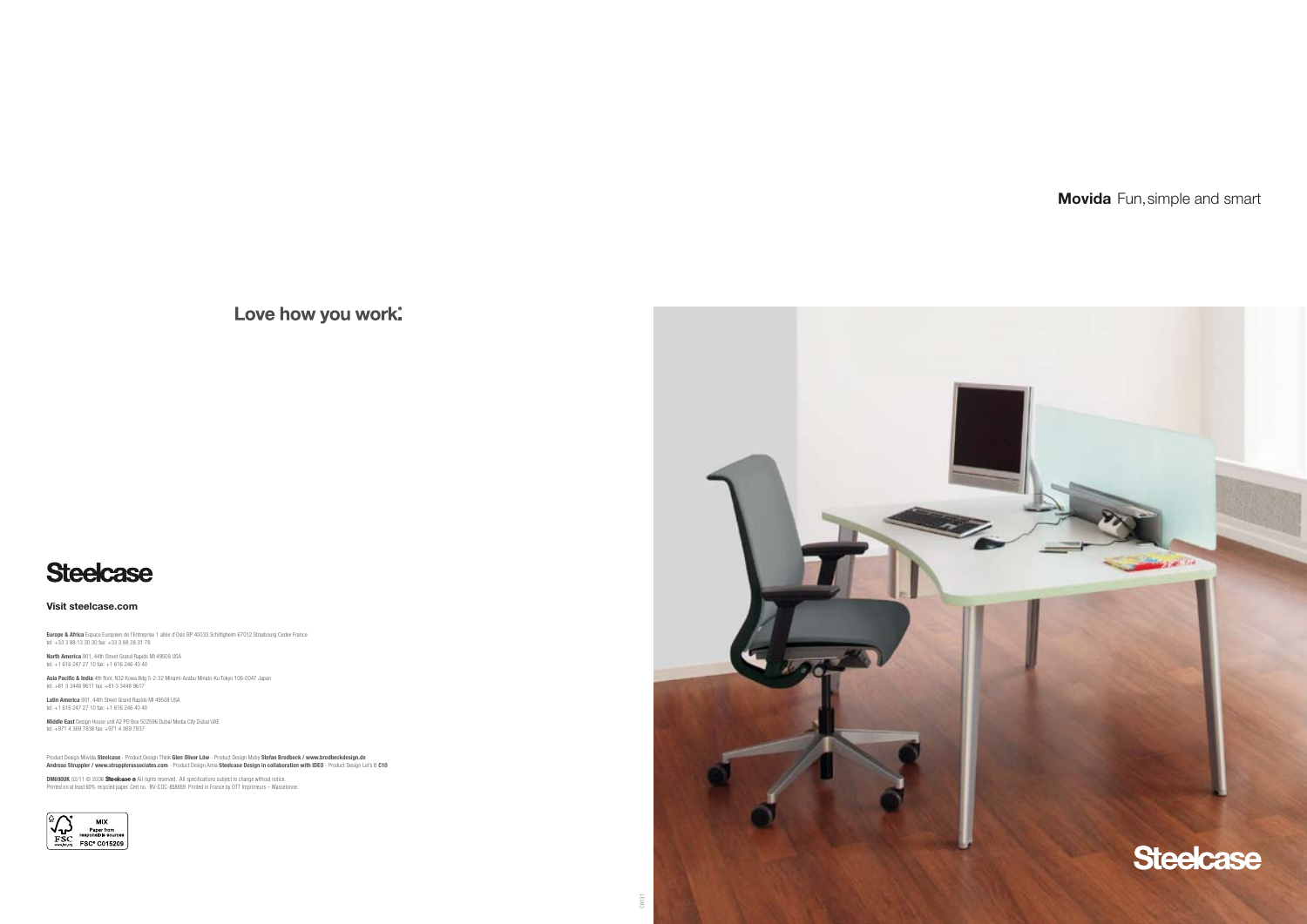



# **Movida** Fun, simple and smart

Movida is a tool you'll love. Rounded and welcoming, it's **available in a range of fun colours**. Movida looks and feels great in the workplace, adding a touch of inspiration to your environment.

Movida is simplicity itself. A flexible workstation with an adaptive

design, created from just a few components. It **will fit any application you ask of it** – while getting the most out of your office space.

Movida is a smart workstation that organises cables and today's essential tools. Above all, it's **an affordable workstation that fits a budget**.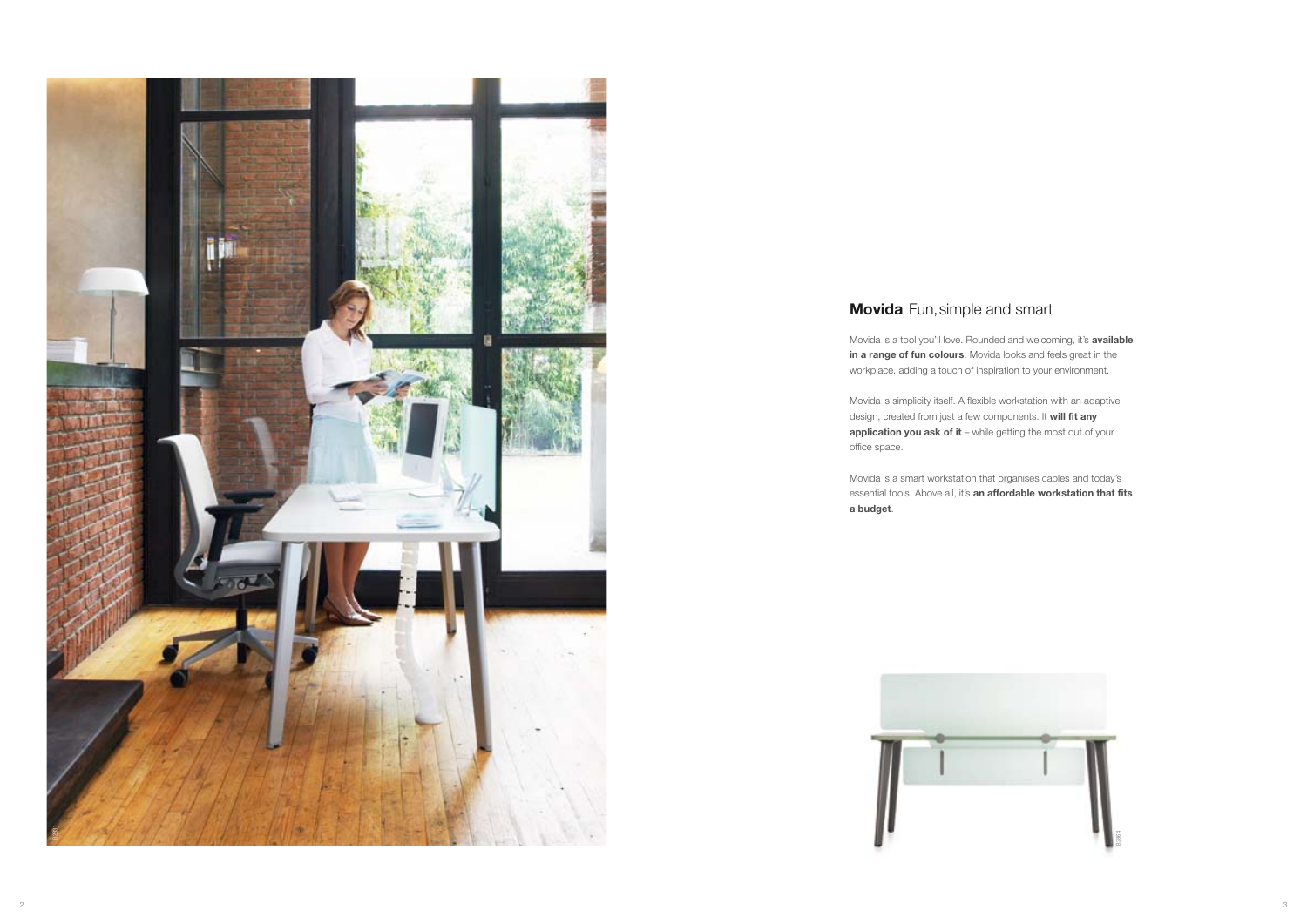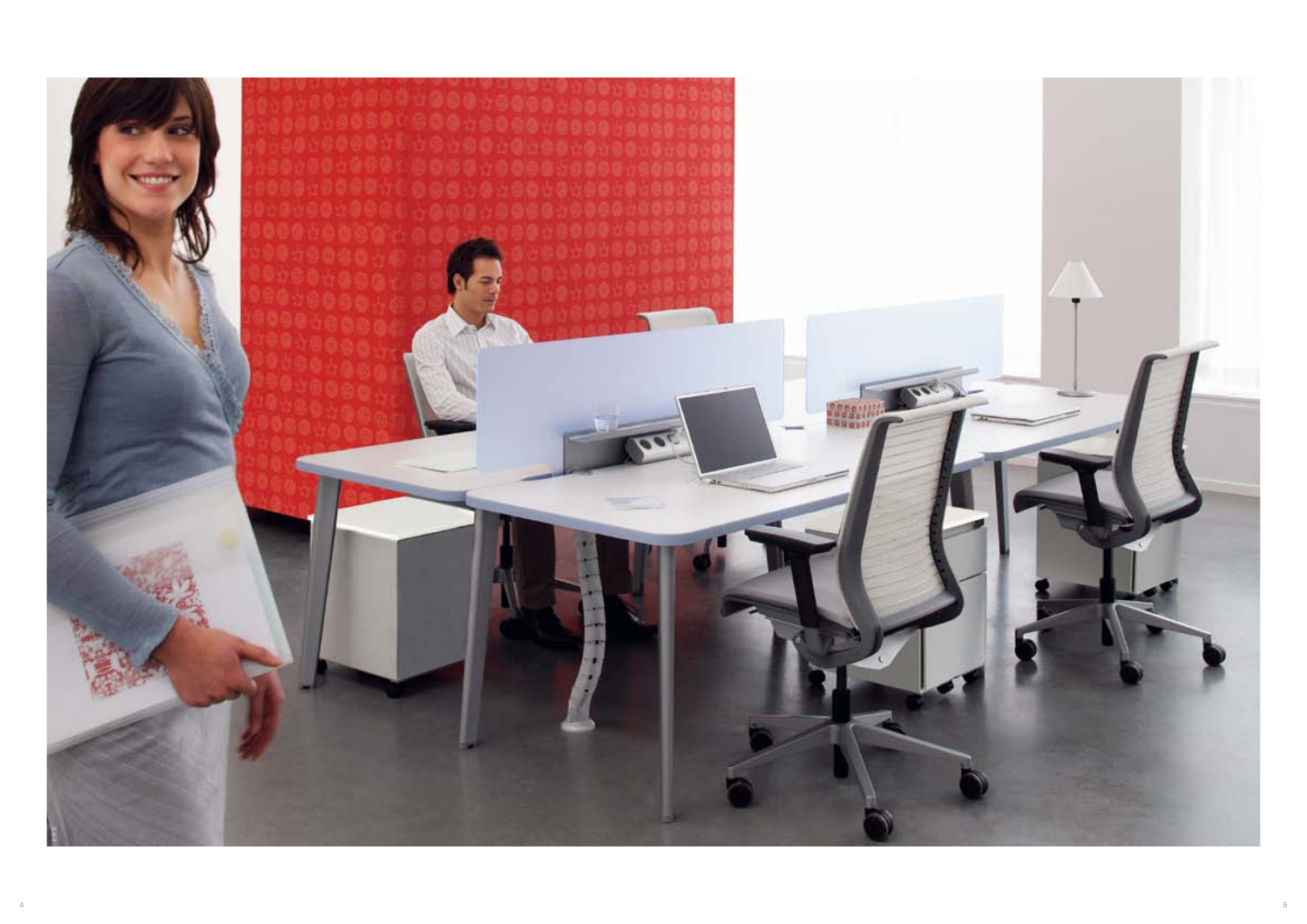

# Planning is simple with **Movida**

Movida allows two people to **link desks and work together** without losing their personal space. Provide your people with a short or full-length screen or simply with a double tidy tray depending on the level of interaction they need.



**Movida Straight Top** with shared legs, screen and cable net.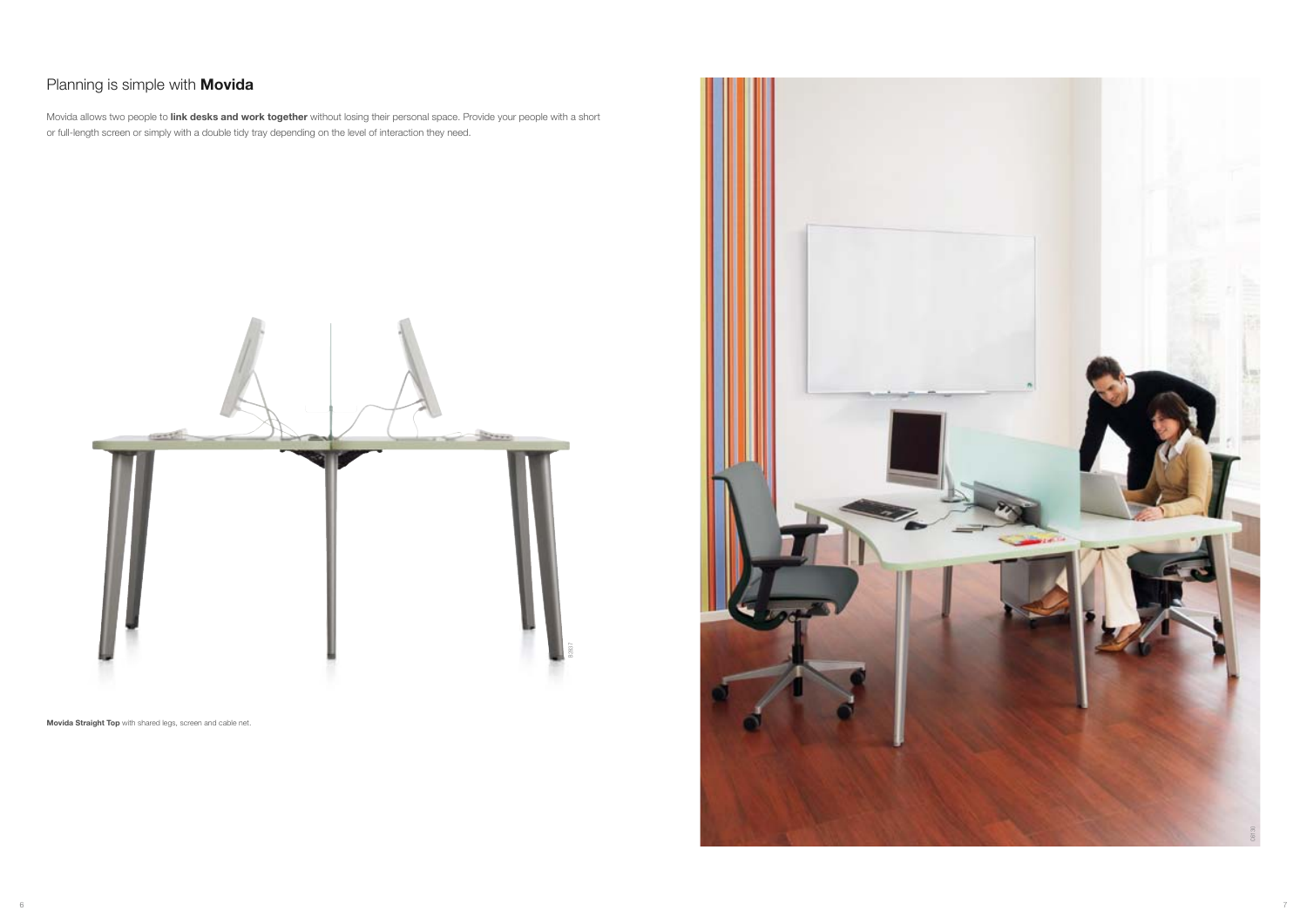# **A large workspace** within compact dimensions

Movida's compact corners are perfectly adapted for flatscreen monitors. They're smooth, rounded, **comfortable** to use and take up less space than standard desktop corners.





**Movida Compact Corner** with tidy tray, screen and modesty panel.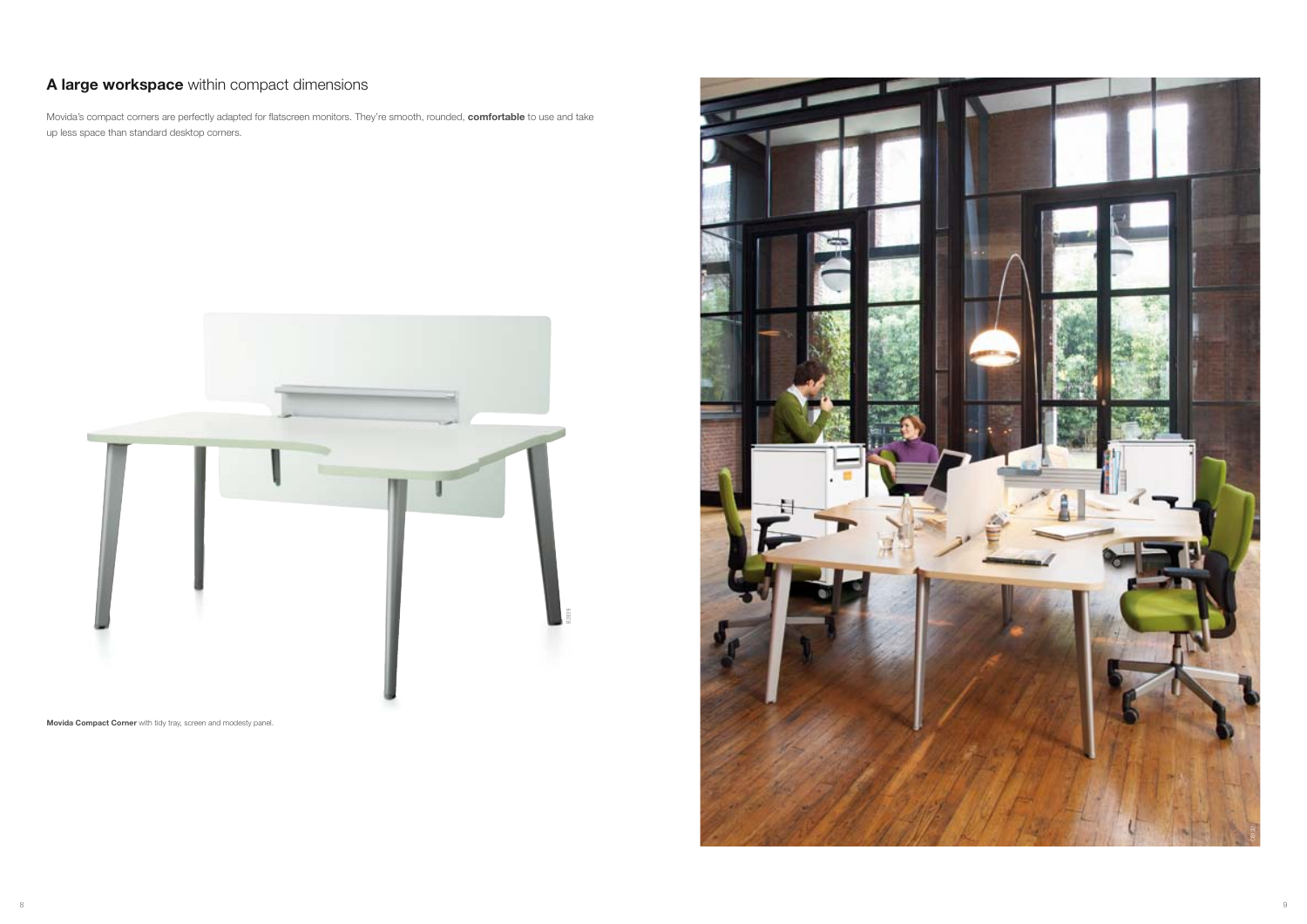

Use dedicated desktop shapes and Movida's reception counter to **give**  Juxtaposed pedestal Supporting pedestal **your guests a warm welcome**.



## **Storage** options

Movida's spacious worktop provides plenty of storage options, both on top and underneath, thanks to its **compatibility with all Steelcase storage ranges**.



**Management** and **Welcome** areas

Create an office fit for a **manager** with defined areas for welcoming and working. Play with **colour and wood finishes** to create the effect you desire.



**Movida** Desk and Conferencing in combination with Amia task and Visitor chairs.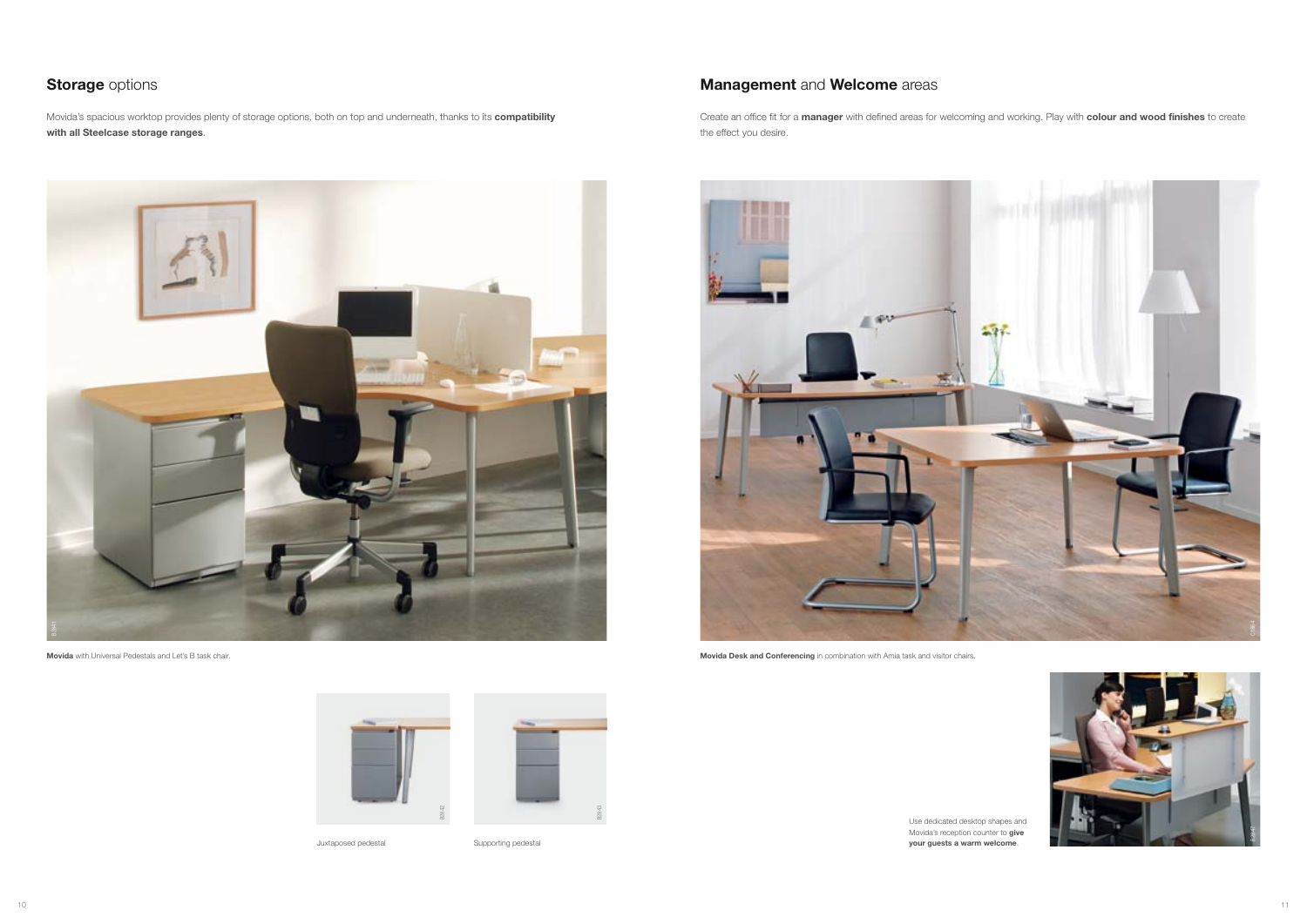Movida has an **In & Out** neat connectivity that allows easy access to power and data at table level.

# **Conferencing**



Create a **conference or meeting room** in the same style as your office with just six basic desktops. Make your choice between wood or Protech finishes.



**Movida Conferencing** in combination with Moby Catering and Think task chairs.

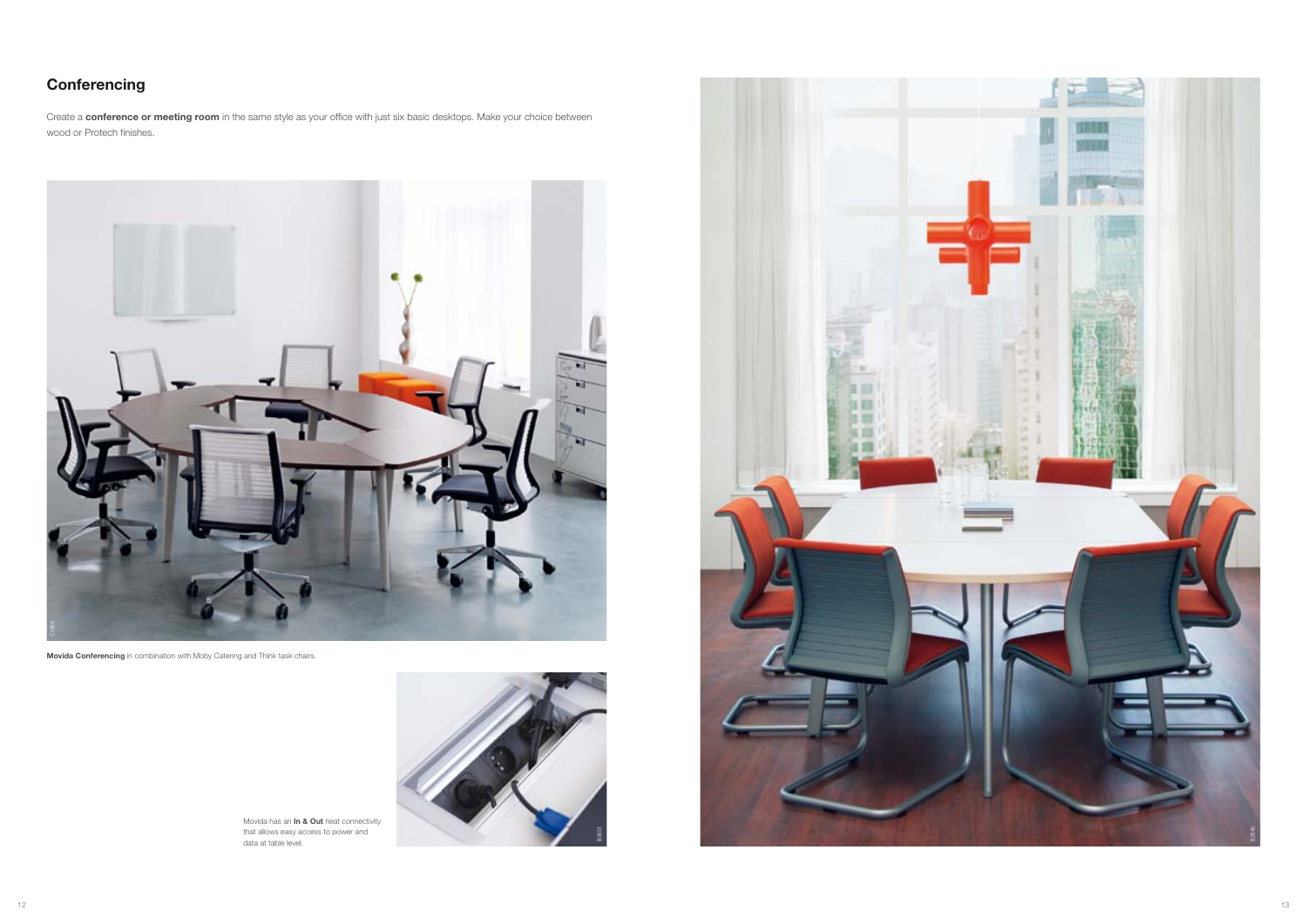

## Designed to **share**

Movida is constructed from the smallest possible number of components so it's **easier and more affordable to manage**. Plus Movida is specially designed to share elements between workstations, creating customised workspaces that fit even the smallest of budgets.



## Designed with **your tools in mind**

From a permanent configuration with a PC and flatscreen monitor, to a mobile laptop, each of the tools we rely on every day has been carefully studied for **better user comfort and easier IT maintenance**.



The **CPU holder** is located in the optimal position to avoid interfering with leg space, with a rail for fine-tuning the position.





The **cable net**: for light cable management needs, the net is economic and effective.



The **cable channel**: for more sophisticated cable needs, the metal tray retains the cables against the top and prevents overflow.



**Height adjustable leg** Manual regulation from H680 – H820mm



**Fixed leg** H730mm with levelling glides



where you need them for laptops and PDAs yet hidden from direct view.

Two or more desks can share legs, screens and cable management to increase efficiency per workstation and be **more cost effective**.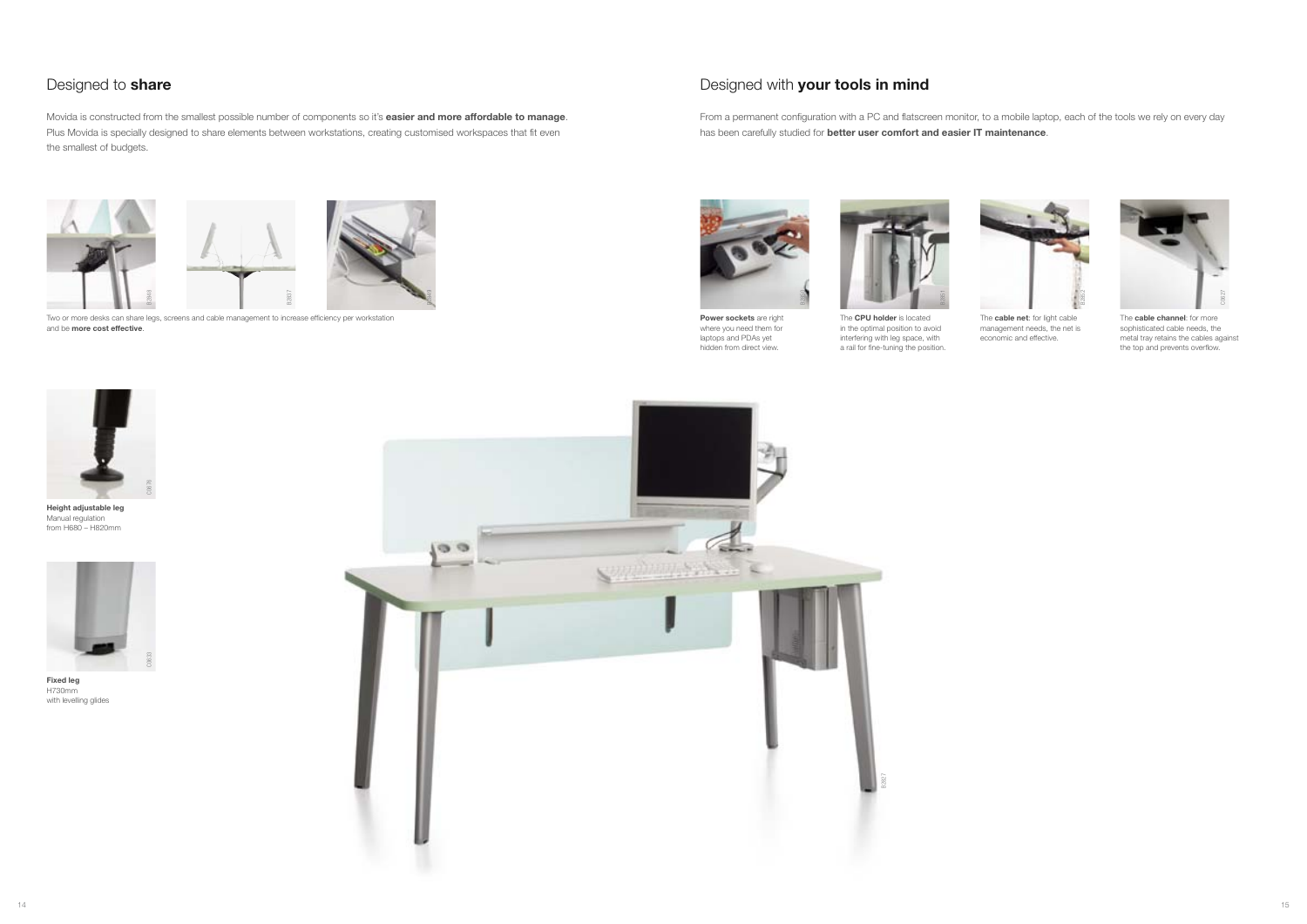











## **Statement of Line**

### **Cable management**







**Corners Screens**





Height 380mm, lengths 800, 1200, 1600mm











## **Tidy tray**

Horizontal: Shared Cable channel

Horizontal: Shared Cable net Vertical: Leg raiser Vertical: Spine

-Metallic grey

**Natural maple** 

 $Cihwr$ 

-Translucent green

- Snow, green edge

Radius corner 75mm in standard

Radius corner 35mm in option

## **Classical corner Symetrical**

### **Welcome**

## **Conferencing**

## **Movida** in detail





Silver

Translucent green